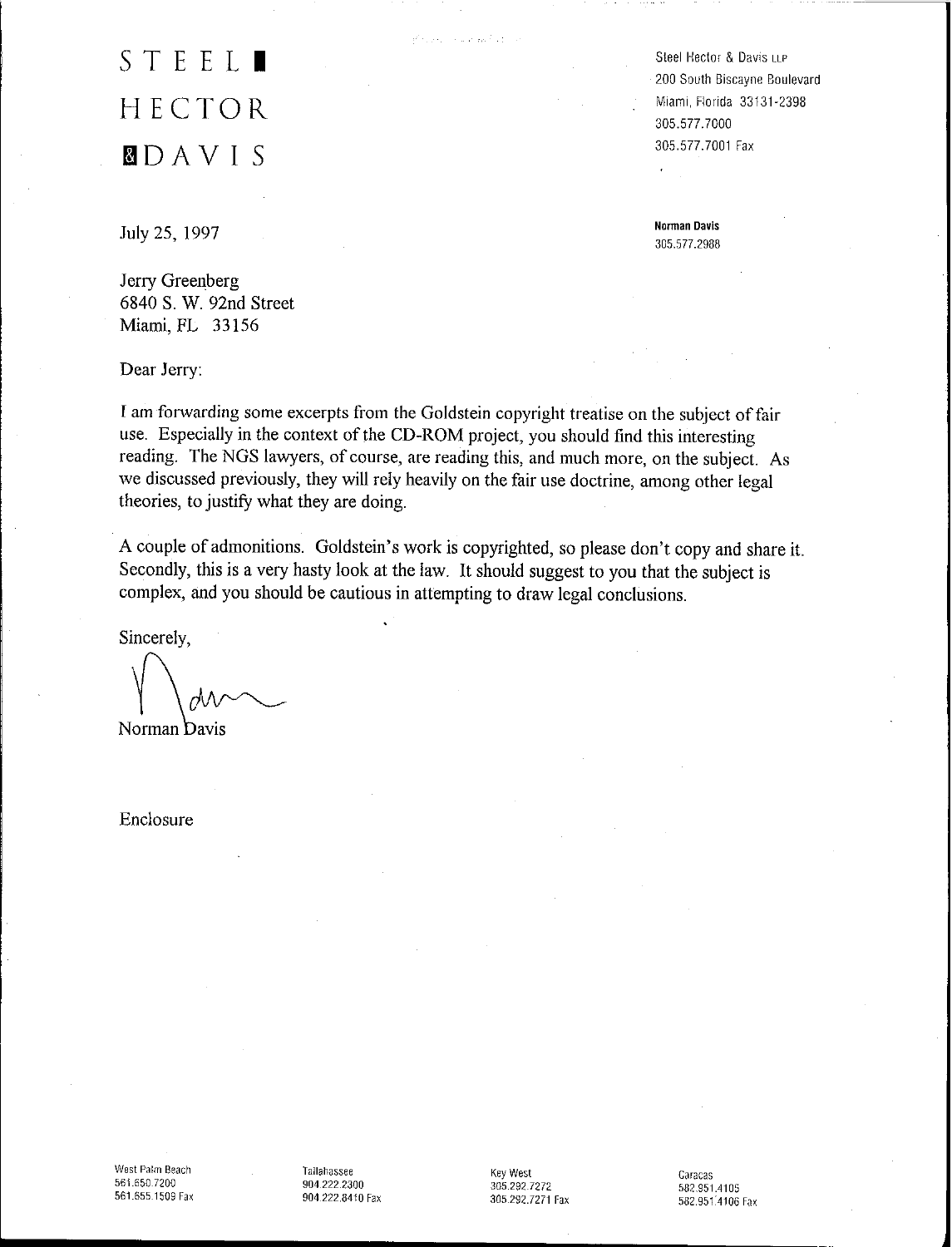## Fair Use  $\S 10.1$

Section 107's first sentence identifies six exemplary purposes, any one of which will bring a use within the general scope of fair use-"criticism, comment, news reporting, teaching (including multiple copies for classroom use), scholarship or research." Section 107's second sentence lists four factors for courts to weigh in determining whether a use that falls within the general scope of fair use is in fact fair:

(1) the purpose and character of the use, including whether such use is of a commercial nature or is for non-profit educational purposes;

(2) the nature of the copyrighted work;

(3) the amount and substantiality of the portion used in relation to the copyrighted work as a whole; and

(4) the effect of the use upon the potential market for or value of the copyrighted work.

The House Report accompanying the 1976 Copyright Act illustrates section lO7's reach with several examples: "quotation of excerpts in a review or criticism for purposes of illustration or comment; quotation of short passages in a scholarly or technical work, for illustration or clarification of the author's observations; use in a parody of some of the content of the work parodied; summary of an address or article, with brief quotations, in a news report; reproduction by a library of a portion of a work to replace part of a damaged copy; reproduction by a teacher or student of a small part of a work to illustrate a lesson; reproduction of a work in legislative or judicial proceedings or reports; incidental and fortuitous reproduction, in a newsreel or broadcast, of a work located in the scene of an event being reported." 6

Section 107 and its decisional and legislative history leave no

6House Report, 65.

I I

,

I

I i f

described in *Folsom,* and the nascent fair use doctrine, to define the general contours of the copyright monopoly. With the addition of the rights to translate. dramatize, perform, complete, copy, execute and finish, in the 1870 Act, Act of July 8, ch. 230, §86, 16 Stat. 198, 212, and of the right to abridge in the 1909 Act, Act of March 4, 1909, ch. 320, § l(b), 35 Stat. 1075, fair use assumed a different role: to determine whether, under the facts of a particular case, an undisputed statutory right should nonetheless be withheld for reasons of private or public benefit. *See* §§IO.I.I, 10.1.2, below.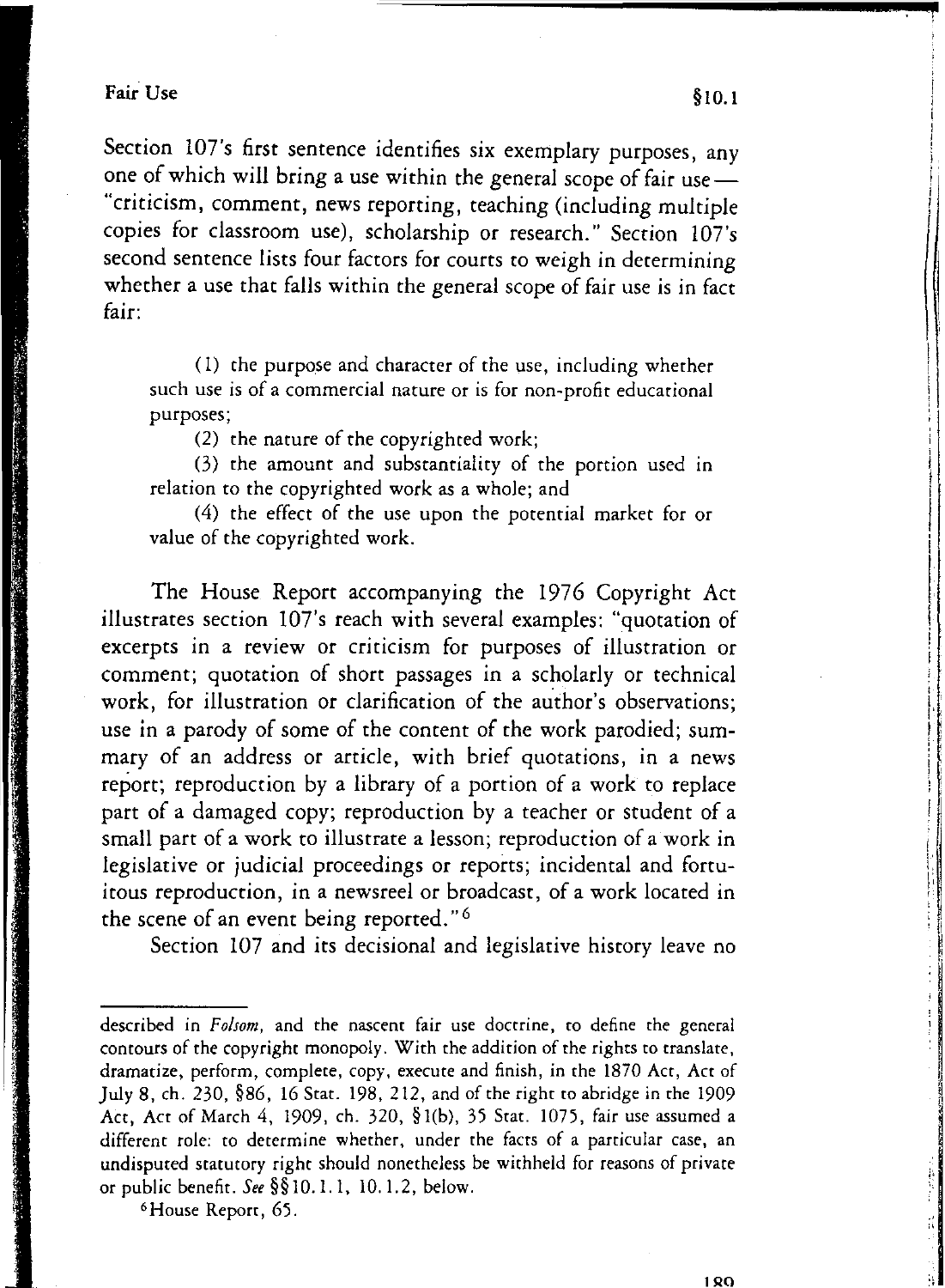§10.1 Defenses

o

Fal

in en nd pι fa th us th

li<br>T

a,

doubt that the object of the fair use defense is to confirm, not contradict, copyright law's basic goal $-$  to put copyrighted works to their most beneficial use so that "the public good fully coincides ... with the claims of individuals." <sup>7</sup> Congress and the courts have reconciled the public good with the claims of individuals through two, overlapping, approaches to the fair use defense. One, a private benefit approach, excuses uses that the copyright owner would have licensed but for insurmountable transaction costs. <sup>8</sup> The other, a public benefit approach, will excuse a use, even in the absence of transaction costs, if the social benefit of the use outweighs the loss to the copyright owner.<sup>9</sup>

### §10.1.1 The Private Benefit Approach

Two examples will illustrate the private benefit approach to fair use. In the first example, a publisher wishes to publish a chapter from a copyrighted textbook in a forthcoming anthology. Section 106(1), granting the exclusive right to reproduce copyrighted works in copies or phonorecords, gives the textbook publisher the opportunity to determine whether the license fee that the anthology publisher is offering to pay will at least offset the value of other uses of the copyrighted work that will consequently be foreclosed. For example, publication in one anthology might foreclose publication in another anthology promising a larger distribution and paying higher royalties. If the license fee that the anthology publisher offers to pay exceeds the value of any alternative uses, the copyright owner can be expected to enter into a license agreement with the publisher. Section 106, when taken together with the copyright owner's self-interest, will thus put the copyrighted work to its most beneficial use, including publication of excerpts in an anthology.

In the second example, a daily newspaper wishes to publish two paragraphs from the same textbook in a review of the textbook. If the value of the proposed use exceeds the value of any alternative uses foreclosed, section 106(1) and the copyright owner's self-

 $\vert$  ,

 $\tau$  .

i<br>Indonesia<br>Indonesia I<br>I<br>I i I

i ' : I  $\mathfrak{l}$  i i 1

 $\blacksquare$ 

I

!

I ! i

<sup>&#</sup>x27;The Federalist No. 43, at 267 (H. Lodge ed. 1888). *See generally* § I. 1, above.

*<sup>&#</sup>x27;See* § 10.1. 1, below.

*<sup>•</sup>See* §10.1.2, below.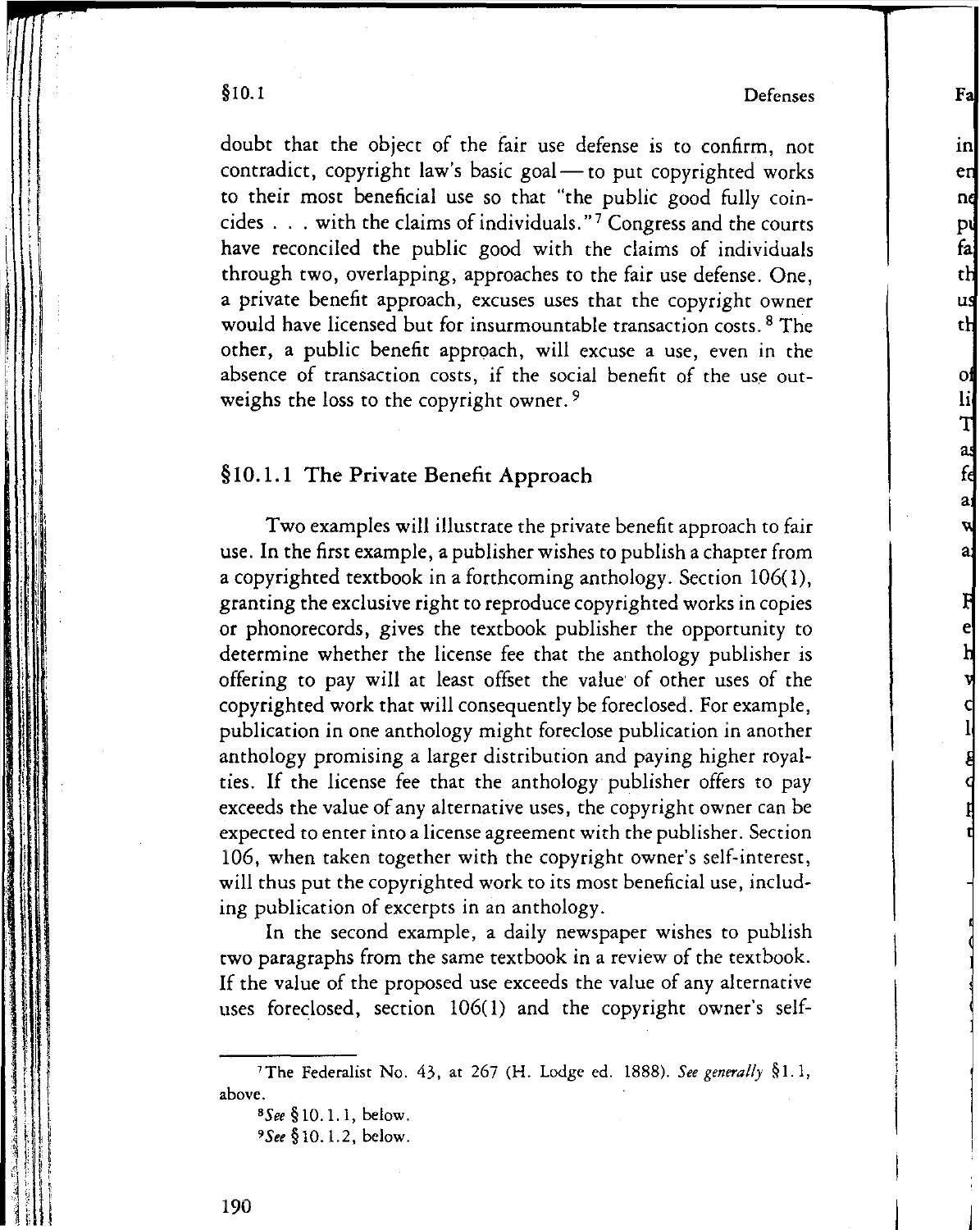### Fair Use  $§10.1.1$

**i** 

I; , I , I

. i I **Incomediate** 

**Internet State** 

\ I I

interest should once again result in that use being made. The difference is that in this second example the delay and other costs to the newspaper of searching out the publisher, and the costs to the publisher and the newspaper of negotiating a license, are likely to far outweigh any benefits to be enjoyed. As a result  $-$  and unlike the first example - section 106 would prevent the more valuable use from being made. Consequently, the second example, unlike the first, calls for application of the fair use doctrine.

The private benefit approach to fair use vindicates the objects of section 106 by allowing uses that would have been made under license if transaction costs had not hobbled license negotiations. <sup>10</sup> This approach requires that, in every case in which a defendant asserts fair use, the court first determine whether the benefits conferred by defendant's use exceed the losses that its use will inflict and, second whether, as a rule, transaction costs would stand in the way of a negotiated license. Only if both questions are answered affirmatively will the fair use defense apply.

Two points should be underscored about transaction costs. First, the transaction costs that may trigger the fair use defense entail not only search and negotiation costs, but also any other hurdles that may impede bargaining for the use of a copyrighted work. One such impediment may be a copyright owner's use of copyright to secure noncopyright interests. Although courts have long allowed plaintiffs to use the threat of injunctive relief to bargain for the full value of the copyrighted work to the defendant, courts have, at least in the case of published works, generally employed the fair use doctrine to repel efforts at using injunctive relief to secure interests independent of copyright.<sup>11</sup> For example, in

<sup>11</sup>In the case of unpublished works, particularly letters and diaries, the close connection between common law copyright and the right of privacy may justify the grant of relief even though it is evident that the plaintiff is more interested in preventing the publication of private, possibly embarrassing, information than he is in extracting the full economic value of the work. *See generally* Brandeis &

<sup>&</sup>lt;sup>10</sup>See generally Gordon, Fair Use as Market Failure: A Structural and Economic Analysis of the *Betamax* Case and its Predecessors, 82 Colum. L. Rev. 1600 *(1982). See also* Cirace, When Does Complete Copying of Copyrighted Works for Purposes Other Than for Profit or Sale Constitute Fair Use? An Economic Analysis of the *Sony Betamax* and *Williams* & *Wi/kim* Cases, 28 St. Louis U.L.]. 647 (1984); Sinclair, Fair Use Old and New: The *Betamax* Case and Its Forebears, 33 Buffalo L. Rev. 269 (1984).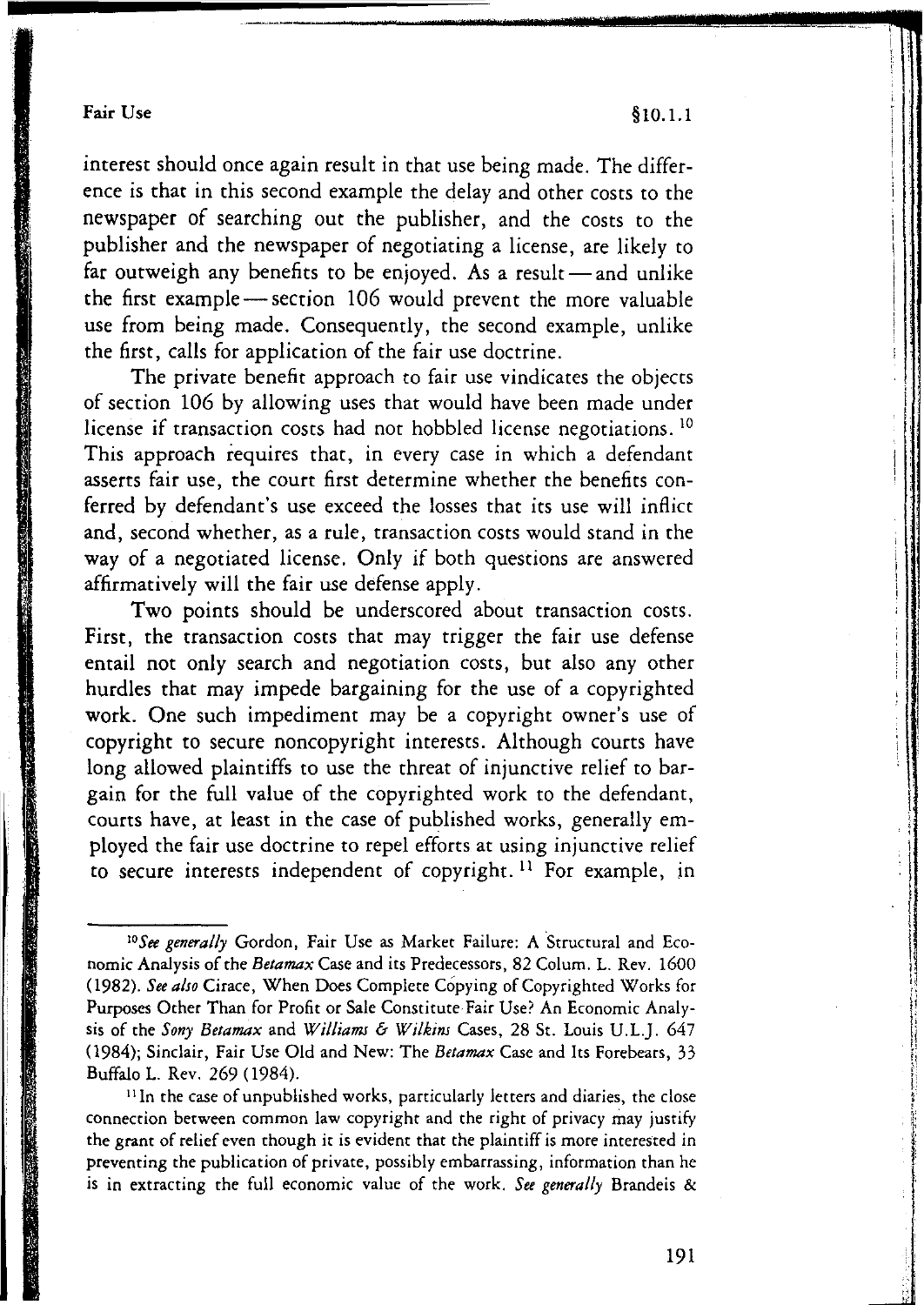**Rosemont Enterprises** *v. Random House, Inc.,* <sup>12</sup> the court found that the<br>*Rosemont Enterprises v. Random House, Inc.,* <sup>12</sup> the court found that the defendant's use was fair because plaintiff, the corporate alter ego of a reclusive billionaire, was evidently seeking to use copyrights that it had acquired in magazine articles about the billionaire to halt the publication of an unauthorized biography that drew in part on the articles. 13 In *Triangle Publications, Inc. v. Knight-Ridder Newspapers, Inc.*, <sup>14</sup> the court held that defendant's use was fair because it appeared that plaintiff's motive in seeking to enjoin defendants' comparative advertisement featuring the copyrighted cover of plaintiff's magazine, side by side with the cover of defendant's magazine, was to ward off competition in the television magazine trade. 15 The tipping point in both cases was the plaintiff's attempted use of copyright to secure interests - privacy in *Rosemont*, market share in *Triangle* – that were unrelated to the copyright in suit. <sup>16</sup>

Second, transaction costs are undesirable because they stand in

Warren, The Right of Privacy, 4 Harv. L. Rev. 193 (1890). Cf. Harper & Row, Publishers, Inc. v. Nation Enters., 471 U.S. 539, 225 U.S.P.O. 1073 (1985). *See also* §1O.2.2.2, below.

"366 F.2d 303, 150 U.S.P.Q. 715 (2d Cir. 1966), *cert. denied,* 385 U.S. 1009, 152 U.S.P.Q. 844 (1967).

<sup>13</sup>Cf. Marvin Worth Prods. *v.* Superior Films Corp., 319 F. Supp. 1269, 1275, 168 U.S.P.Q. 693 (S.D.N.Y. 1970) (holding fair use defense not established; "In *Rosemont,* the court held that the plaintiff appeared to be acting in bad faith and to have acquired the copyrights solely for the purpose of *suppressing* the publication of other biographical matter; here there is no dispute that the plaintiffs acquired the material in good faith and, as distinct from *Rosemont,* intended themselves to *publicize* the facts of [Lenny) Bruce's life. ").

<sup>14</sup> 626 F.2d 1171,207 U.S.P.Q. 977 (5th Cir. 1980).

<sup>15</sup> 626 F.2d at 1177, 207 U.S.P.Q. 977 ("At no point has Triangle offered a cogent explanation of the logical link between the showing of [its] TV Guide covers and the alleged harm to the copyright").

But cf. Supermarket of Homes, Inc. v. San Fernando Valley Board of Realcors, 786 F.2d 1400,1409,230 U.S.P.Q. 316 (9th Cir. 1986).

 $^{16}$ Cf. Consumers Union of United States, Inc. v. General Signal Corp., 724 F.2d 1044, 1050, 221 U.S.P.Q. 400 (2d Cir.) (holding that defendant's use, in commercials for its product, of excerpts from plaintiffs independent consumer magazine favorable to the produce, constituted fair use; "In truth, CU is not really objecting to Regina's copying CU's expression.... The copyright laws are intended to prevent copiers from taking the owner's intellectual property and are nor aimed at recompensing damages which may flow indirectly from copying.... "), *cert, denied.* <sup>469</sup> U.S. 823, <sup>224</sup> U.S.P.Q. <sup>616</sup> (1984); Consumers Union of the United States, Inc. v. Hobart Mfg. 189 F. Supp, 275, 125 U.S.P.Q. 296 (S.D.N.Y. 1960).

192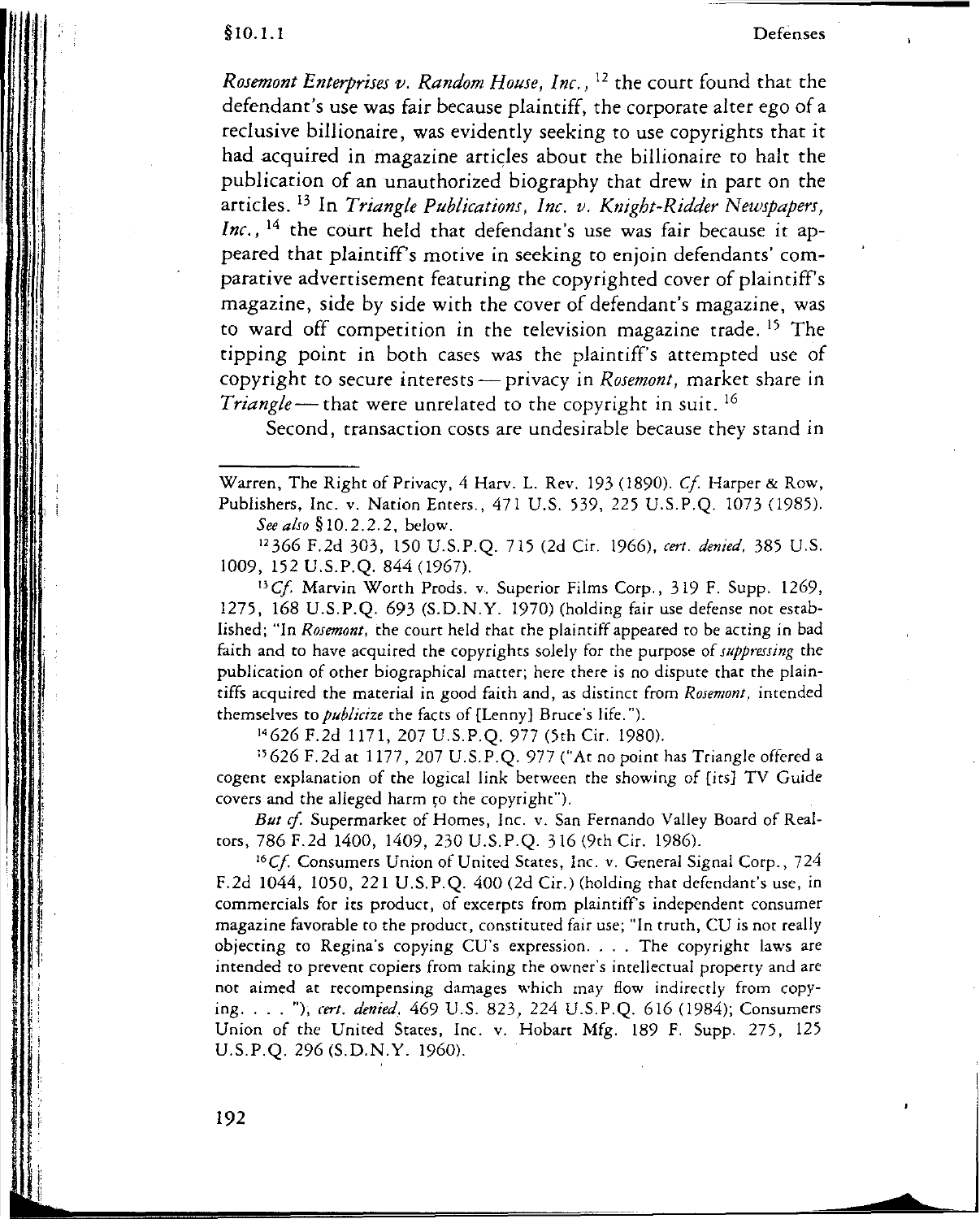#### Fair Use

the way of freely negotiated licenses. Consequently, in cases where the defendant asserts fair use, courts should be alert to the possibilities for reducing transaction COSts. In the case of transaction costs imposed unilaterally by plaintiffs who seek to use copyright to protect noncopyright interests, no way exists to remove these costs other than through a finding of fair use. Search and negotiation costs, by contrast, can be reduced through technical measures such as computer retrieval systems or institutional innovations such as clearinghouses. Indeed, the very decision to withhold the fair use defense may spur the interested parties to develop mechanisms to lower transaction costs.<sup>17</sup>

## . § 10.1.2 The Public Benefit Approach

The public benefit approach to fair use will excuse uses, even in the absence of transaction costs, if the social benefit of the use outweighs the loss to the copyright owner. This approach recognizes that in many cases the value of the private benefit enjoyed by the party asserting the fair use defense will not be sufficiently high to ensure that a license fee proposed by the party will entice the copyright owner to license the use. This approach also recognizes that in some of these cases society will receive benefits that, when added to the benefits enjoyed by the immediate user, will outweigh any dampening effect on the copyright owner's incentives to produce works of the type in issue. On the premise that the copyright owner would license these uses if it could capture both their private and public value, the public benefit approach excuses these uses as fair use. <sup>18</sup>

§1O.1.2

l'Before the formation of ASCAP in 1914 to collect and distribute royalties for performances of copyrighted musical compositions, see §5.9, above, individual performers might reasonably have argued that, because of the costs and delay of identifying and negotiating with musical copyrighr owners, their performances should be excused as fair use. With ASCAP's formation and the consequent substantial reduction of transaction costs, reason no longer existed to withhold absolute liability as a general rule.

<sup>18</sup> See, e.g., MCA, Inc. v. Wilson, 677 F.2d 180, 183, 211 U.S.P.Q. 577 (2d Cir. 1981) ("[W}here a claim offair use is made, a balance must sometimes be struck between the benefit the public will derive if the use is permitted and the personal gain the copyright owner will receive if the use is denied. The less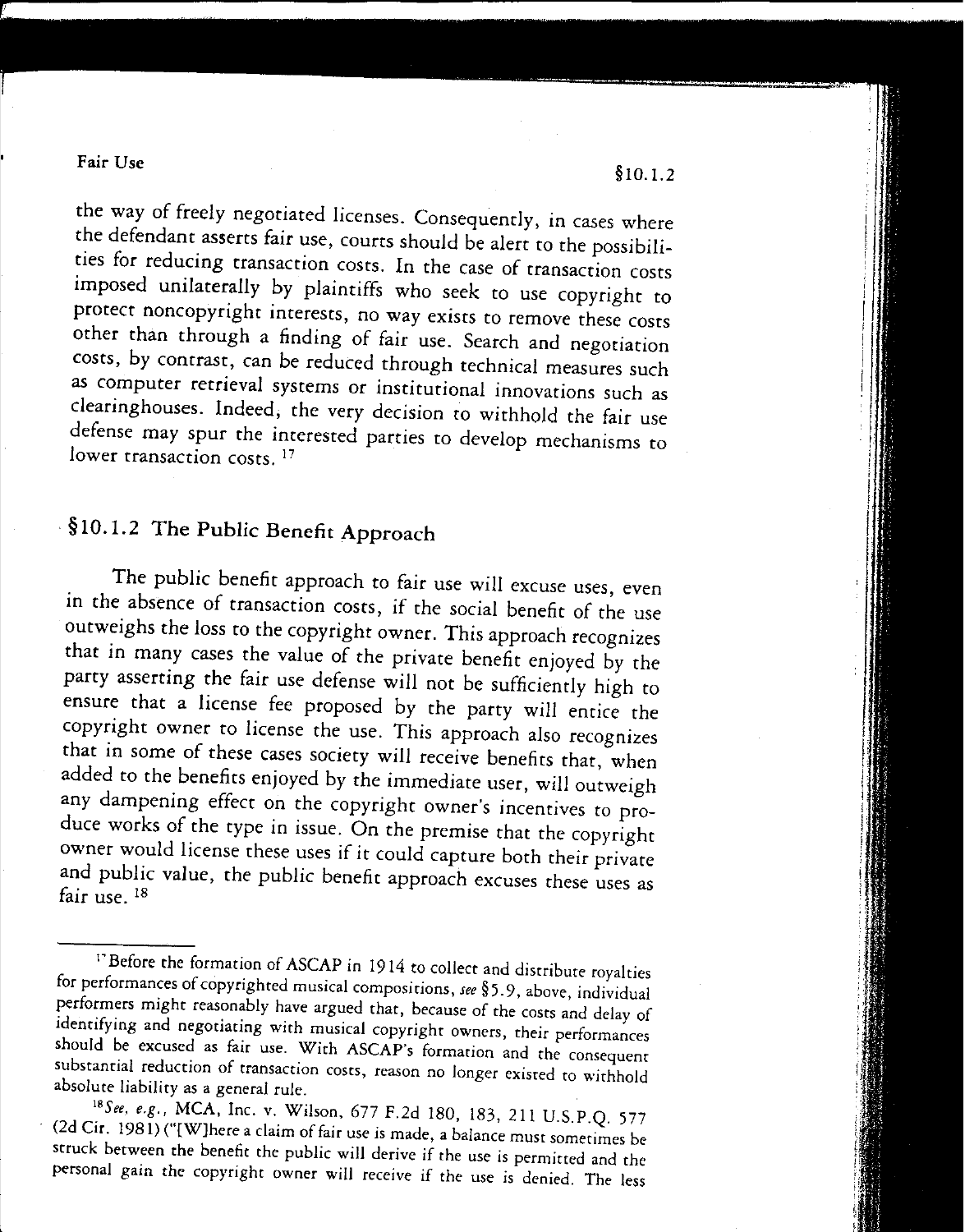Defenses

 $§10.1.2$ 

An example will illustrate the operation of the public benefit approach to fair use. A schoolteacher who decides to photocopy a chapter from a copyrighted textbook for use in his class faces no greater transaction costs in obtaining a license than does the publisher who decides to reprint the chapter in an anthology. Under the private benefit approach to fair use, the schoolteacher, like the anthology publisher, would have to obtain a license for the proposed use.<sup>19</sup> But even if the schoolteacher could get his students to pay for the copies, and offered to pass these payments on to the copyright owner, the amount collected might not be enough for the copyright owner to consent to a license. Although the private benefit approach would deny a fair use defense in these circumstances, a public benefit approach might allow it on the ground that the value to society of having a well-educated citizenry, when added to the private value enjoyed by the teacher and students, outweighs any loss to the publisher from the other uses it could have licensed.<sup>20</sup>

## §10.1.3 The Private and Public Benefit Approaches Compared

The private and public benefit approaches to fair use substantially overlap. Both approaches balance the benefits to be derived

19 See § 10.1.1, above.

<sup>20</sup>Early in the revision process leading to enactment of the 1976 Copyright Act, the Register of Copyrights acknowledged the important role that social benefits, as well as transaction costs, play in the operation of the fair use defense. Rejecting a categorical exemption for educational uses, the Register observed that: "We do not favor sweeping, across-the-board exemptions from the author's exclusive rights unless an overriding public need can be conclusively demonstrated. There is hardly any public need today that is more urgent than education, but we are convinced that this need would be ill-served if educators, by making copies of the materials they need, cut off a large part of the revenue to authors and publishers that induces the creation and publication of those materials. We believe that a statutory recognition of fair use would be sufficient to serve the reasonable needs of education with respect to the copying of short extracts from copyrighted works, and that the problem of obtaining clearances for copying larger portions or entire works could best be solved through a clearinghouse arrangement worked out between the educational groups and the author-publisher interests." Register's Supplementary Report, 27-28.

Fair U

com invd loss

neg

ofte first

the

thai fact

effe

 $\bf{w}$ ol

eto

and

use

 $COI$ 

usd

coj

in |

str

wl

wi

ne

in

adverse effect that an alleged infringing use has on the copyright owner's expectation of gain, the less public benefit need be shown to justify the use.").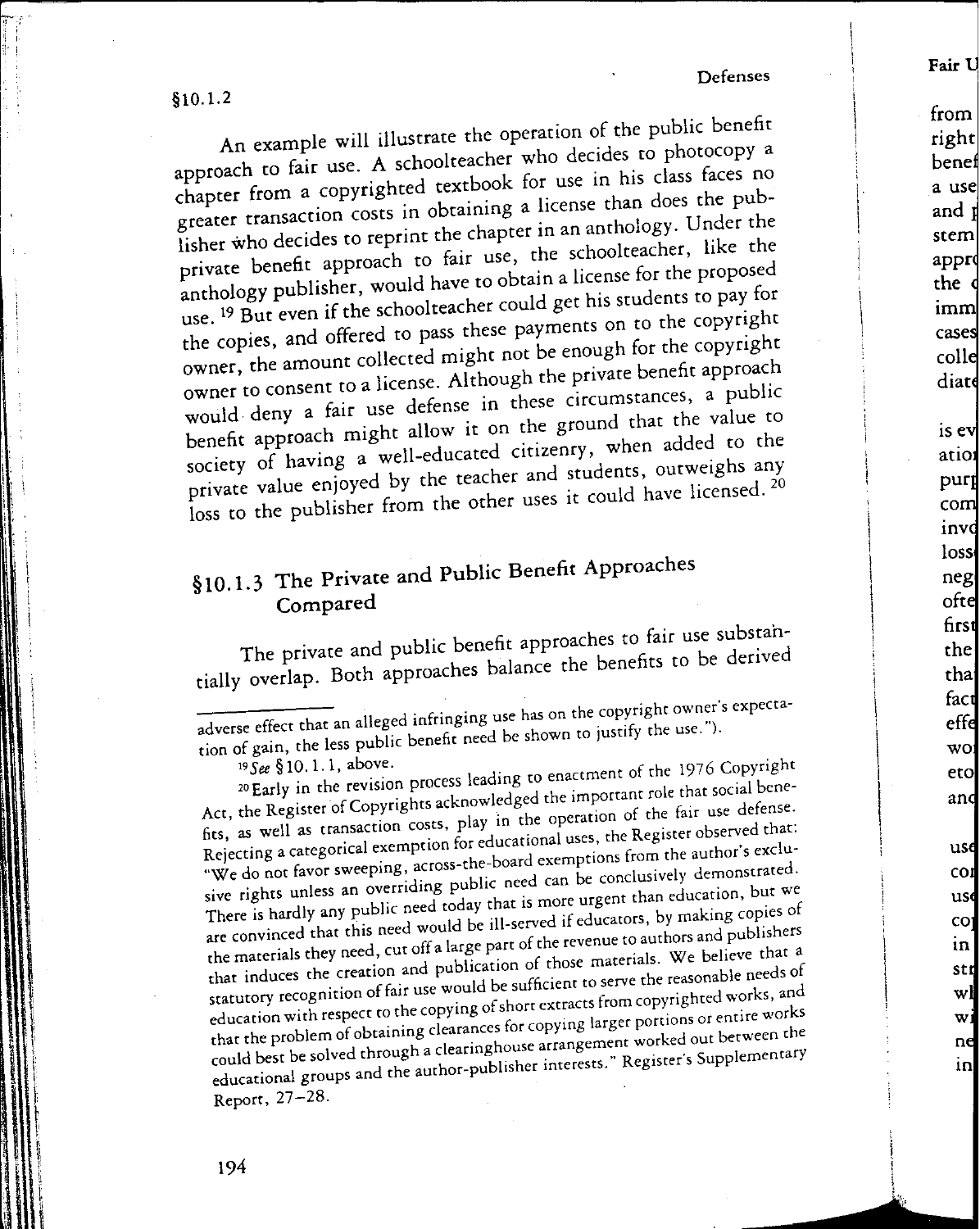Fair Use  $\S 10.1.3$ 

fs<br>a ,fd .s

e<br>y

from a use against the losses that the use will inflict on the copyright owner; the difference between the two is that the private benefit approach weighs only the private benefits to be derived from a use while the public benefit approach weighs the sum of private and public benefits. Both the private and public benefit approaches stem from the problem of transaction costs. The private benefit approach indicates fair use in cases where transaction costs prevent the copyright owner from capturing the value of the use to the immediate user. The public benefit approach indicates fair use in cases where transaction costs prevent the copyright owner from collecting a fee from all who benefit from the use - both the immediate user and society at large.

The overlap between the private and public benefit approaches is evident from the text of section 107, which intermingles considerations of social benefit, private benefit and transaction costs. The purposes stated in the first sentence of section 107 - criticism, comment, news reporting, teaching, scholarship and researchinvolve uses that typically possess a high social value relative to the losses suffered by the copyright proprietor. Further, the search and negotiation costs surrounding these generally fast-paced uses will often disable the parties from negotiating a license. Section  $10/$  s first and second factors - the purpose and character of the use and the nature of the copyrighted work — bear directly on the benefits that will result from the proposed use, just as the third and fourth factors - the amount and substantiality of the portion used and the effect of the use on the market for or value of the copyrighted work- bear directly on the losses incurred by the copyright proprietor. All four factors bear to varying degrees on the effect of search and negotiation costs.

The private and public benefit approaches explain why the fair use defense has held such an extraordinary fascination for courts and commentators. More than any other doctrine in copyright, the fair use defense lays bare the foundations and architecture of the entire copyright system. Each time they balance section 107's four factors in a particular case, courts trace anew the balances that Congress struck in designing the copyright system as a whole — determining what types of uses should be entitled to draw on copyrighted works without charge; differentiating between those types of works that need the copyright incentive and those that need it less; determining the point at which an unexcused taking will cut roo deeply into

iI'.' I!\

: 1999 - 1999 - 1999 - 1999 - 1999 - 1999 - 1999 - 1999 - 1999 - 1999 - 1999 - 1999 - 1999 - 1999 - 1999 - 199<br>1999 - 1999 - 1999 - 1999 - 1999 - 1999 - 1999 - 1999 - 1999 - 1999 - 1999 - 1999 - 1999 - 1999 - 1999 - 1999<br>1

iII, ,. i;

j.<br>1982 - Antonio Mariano, politikar američki književnik († 1915)<br>1982 - Antonio Mariano, politikar američki književnik († 1916) I.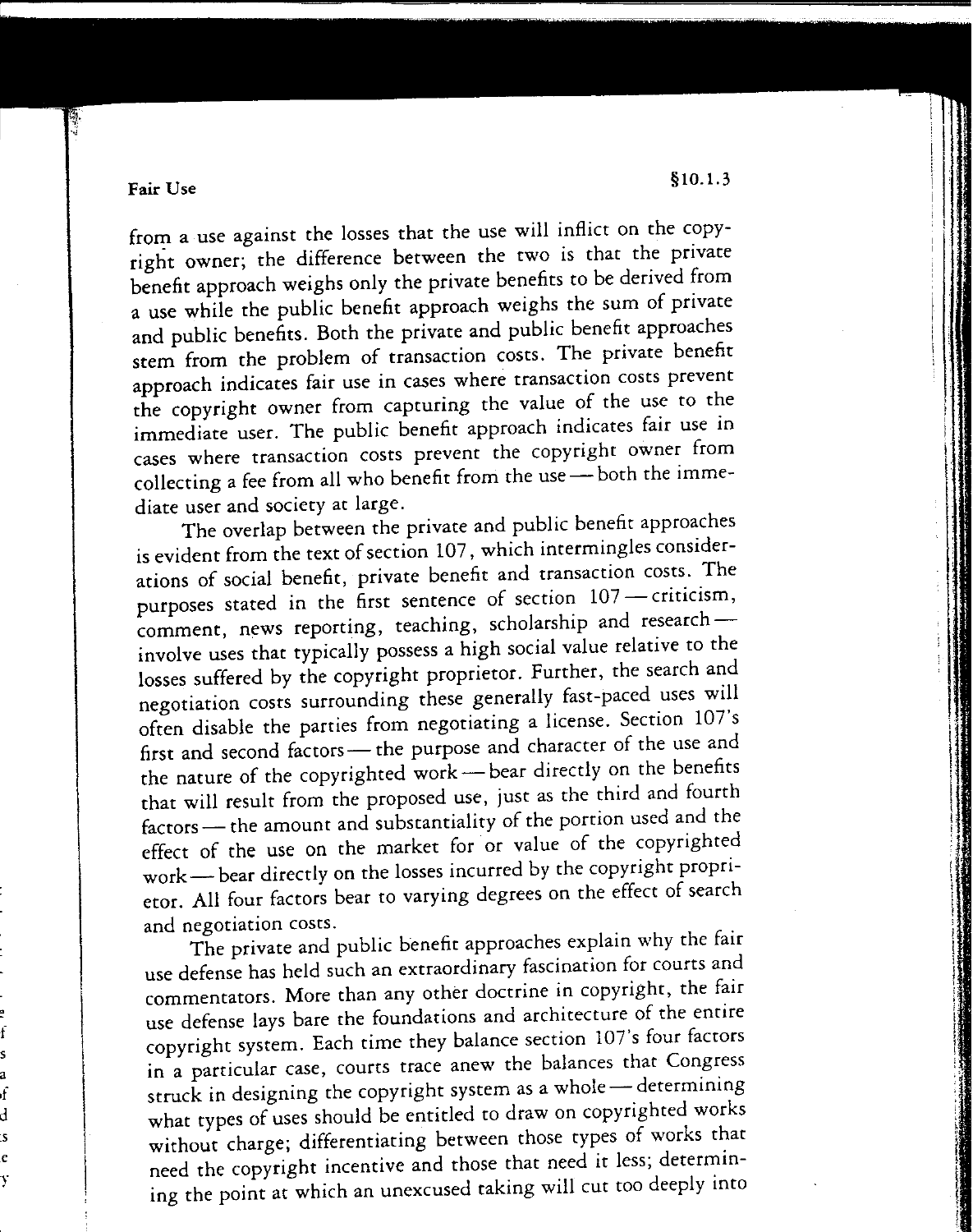a producer's incentives; and, most fundamental of all, weighing the effect of free use on incentives to produce literary, musical and artistic works. The difference between the role of Congress in shaping the copyright system and the role of courts in applying the fair use defense is that Congress is constrained in its task only by the loose harness of the Constitution's copyright clause and by its own sense of political expedience while courts are constrained by the purposes and factors that Congress expressly laid down in section 107 and by the precedents that gave shape to section 107 and that will continue to define its reach over time.

§1O.1.3 Defenses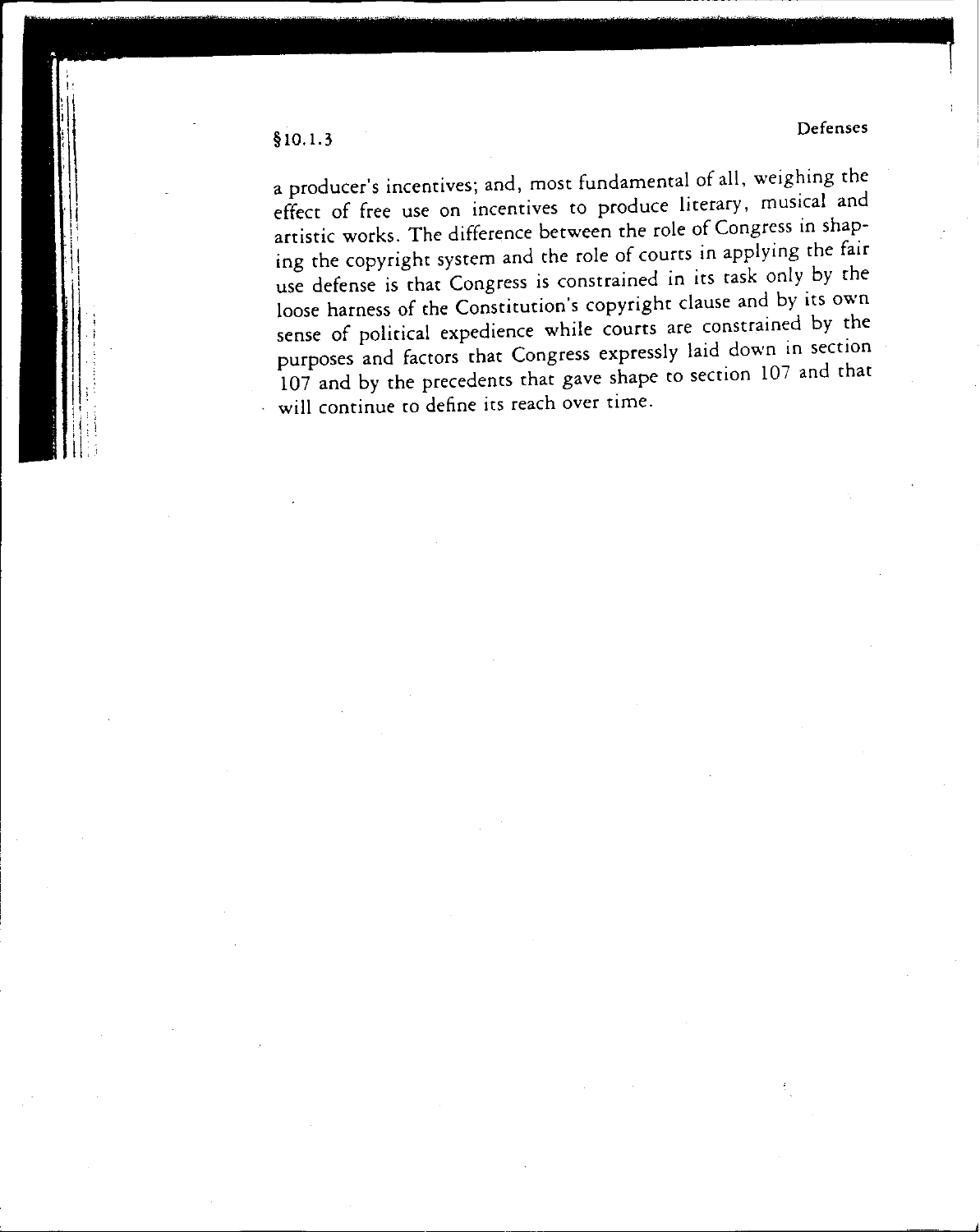$§10.2.2$  Defenses

I, I I !<br>! iii iii ! :j , II I" ll! 1'1 'I'!t!  $\mathbb{I}$  ;

'I'P, Ii

j,I . ,:

t~L

\_

## §1O.2.2.3 "Amount and substantiality of the portion used in relation to the copyrighted work as a whole"

Beyond the rule de minimis, the amount that the defendant copied from the copyrighted work is never relevant to the question of infringement. So long as the amount appropriated constitutes protected expression, general infringement rules will protect the copyright owner. <sup>101</sup> The amount and substantiality of defendant's appropriation is, however, directly relevant to fair use. If the defendant copied a substantial, rather than a trivial, portion from the plaintiff's work, the plaintiff's losses from the use are likely to approach, if not exceed, the defendant's gains. Also, the use of substantial portions from the copyrighted work is more likely to justify the expense of negotiating a license from the copyright owner than is the use of small excerpts. It only slightly oversimplifies the operation of the third factor to say that the "greater the amount of the copyrighted work used, the less likely it is that the fair use exception is applicable." <sup>102</sup>

to them was restricted did not undermine their status as unpublished works), *cert .* denied, 108 S. Ct. 213 (1987).

Works that have never been published, or that have been published only within a closely defined circle, should be distinguished for these purposes from works that, at one time widely distributed, have since gone out of print. The case for fair use is even scronger for out-of-print works than it is for works still in circulation. *See* Senate Report, 64: A "key, though not necessarily determinative, factor in fair use is whether or not the work is available to the potential user. If the work is 'out of print' and unavailable for purchase through normal channels, the user may have more justification for reproducing it than in the ordinary case, but the existence of organizations licensed to provide photocopies of out-of-print works at reasonable cost is a factor to be considered."

*But see* Meeropol v. Nizer, 560 F.2d 1061, 1070, 195 U.S.P.Q. 273 (2d Cir. 1977) ("The fact that the Rosenberg letters have been out of print for 20 years does not necessarily mean that they have no future market which can be injured. The market for republication or for sale of motion picture rights might be affected by the infringing work."), *cert , denied,* 434 U.S. 1013, 196 U.S.P.Q. 592 (1978).

IOIS*ee* §7.1, above.

<sup>102</sup> Association of Am. Medical Colleges v. Mikaelian, 571 F. Supp. 144, 153,219 U.S.P.Q. 1032 (E.D. Pa. 1983), *aff'd mem.,* 734 F.2d 3 (3rd Cit. *1984). See also* Radji v. Khakbaz, 607 F. Supp. 1296, 1299, 1300, 226 U.S.P.Q. 610 (D.D.C. 1985) (defendant's copying of ten percent of plaintiffs aliry in ap outw insu defer welg give part wor lyri

hol imp ord

own

book

**I Fair** 

news from 417 F.2 **"th "ov** *did* 157 U. 22 wo rna m 20

> 69 57 CoR

62

27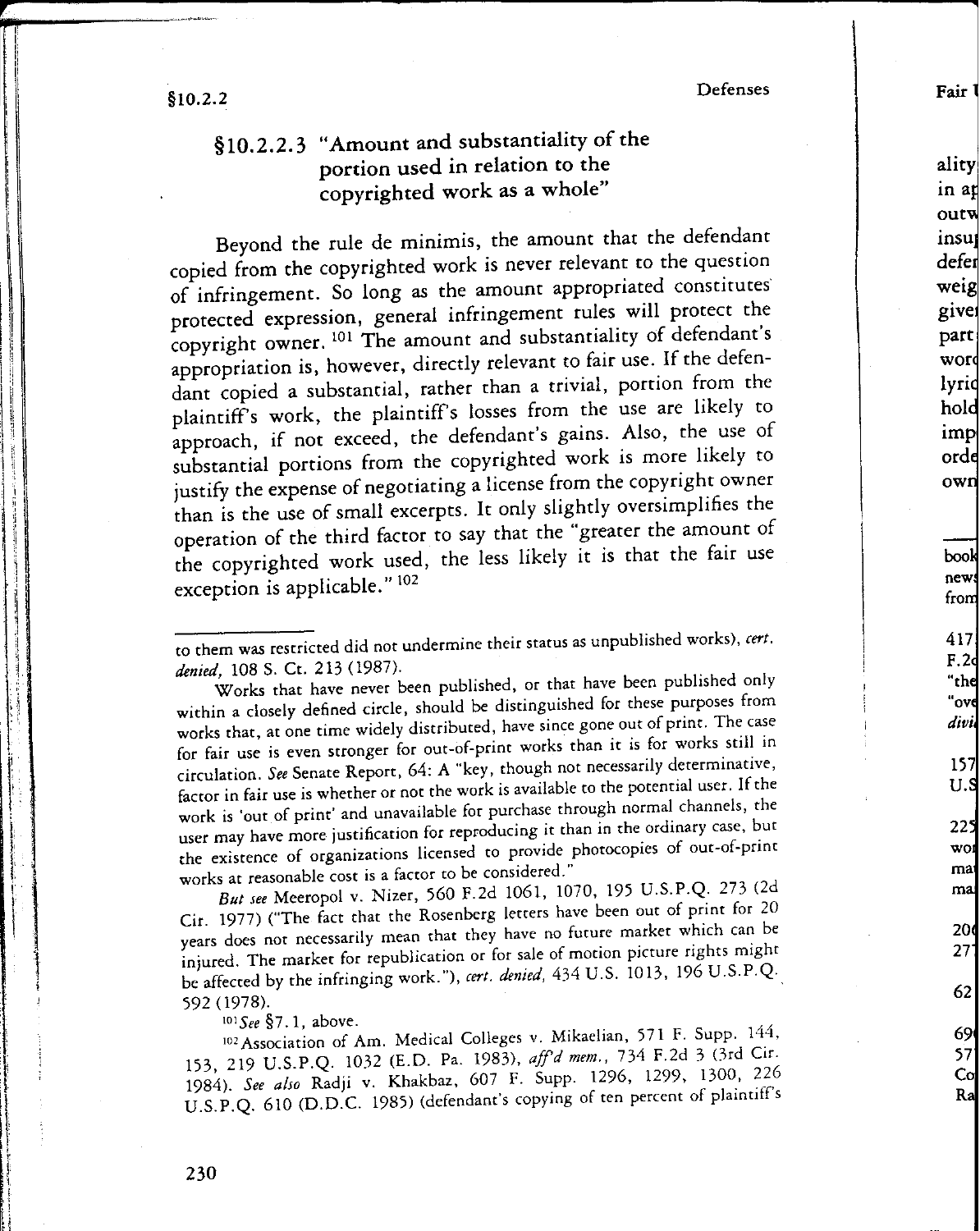Fair Use  $§10.2.2$ 

こうがい

The decisions leave no doubt that "the amount and substantiality of the portion used" is but one of four factors to be weighed in applying the fair use calculus. If the value of the defendant's use outweighs the copyright owner's loss, and if bargaining costs are insuperably high, courts will find that the use is fair even though defendant took all of plaintiffs work. <sup>103</sup> Qualitative measures outweigh quantitative measures in determining the weight to be given the third factor. Even if the defendant took only a very small part of the plaintiff's work $-$  300 words out of a total of 200,000 words, <sup>104</sup> 4 notes and 2 words out of 100 measures and a 45-word lyric,  $105$  or 2.5 minutes out of a 28-minute film  $106$  - courts will hold that the use is not fair if the portions taken are "of critical importance to the work as a whole and taken by the infringer in order to save the time and expense incurred by the copyright owner. " <sup>107</sup>

book, and eighty-six percent of authorized excerpts from the book published by a newspaper, not a fair use; no defense that defendant translated plaintiffs work from English into Farsi).

<sup>103</sup>See, e.g., Sony Corp. of Am. v. Universal City Studios, Inc., 464 U.S. 417,220 U.S.P.Q. 665(984); Williams & Wilkins Co. *v,* United States, 487 F.2d 1345, 1353, 180 U.S.P.Q. 49 (Ct. CI. 1973) (rejecting the argument that "the copying of an entire work, any such work, cannot ever be 'fair use' " as an "overbroad generalization unsupported by the decisions"), *aff'd by an equally divided Court,* 420 U.S. 376, 184 U.S.P.Q. 705(975) (per curiam).

*But cf.* Jackson v. MPI Home Video, 694 F. Supp. 483, 490, 8 U.S.P.Q.2d 1572 (N.D. Ill. 1988); Bourne Co. v. Speeks, 670 F. Supp, 777, 780, 6 U.S.P.Q.2d 1046 (E.D. Tenn. 1987).

<sup>104</sup> Harper & Row, Publishers, Inc. v. Nation Enters., 471 U.S. 539, 565, 225 U.S.P.Q. 1073 (1985) ("the fact than substantial portion of the infringing work was copied verbatim is evidence of the qualitative value of the copied material, both to the originator and to the plagiarist who seeks to profit from marketing someone else's copyrighted expression").

<sup>105</sup> Elsmere Music, Inc. v. National Broadcasting Co., 482 F. Supp. 741, 206 U.S.P.Q. 913 (S.D.N.Y.), *affd per curiam,* 623 F.2d 252, 207 U.S.P.Q. 277 (2d Cir. 1980).

I06Iowa State Univ. Research Found., Inc. v. American Broadcasting Cos., 621 F.2d 57, 207 U.S.P.Q. 97 (2d Cir. 1980).

107Meredith Corp. v. Harper & Row, Publishers, Inc., 378 F. Supp. 686, 690 n.12, 182 U.S.P.Q. 609 (S.D.N.Y.), *affd,* 500 F.2d 1221, 182 U.S.P.Q. 577 (2d Cir. 1974). *See a/so* United Telephone Co. of Mo. v. Johnson Publishing Co., 855 F.2d 604, 610, 8 U.S.P.Q.2d 1058 (8th Cir. 1988); Salinger v. Random House, Inc., 811 F.2d 90,98-99, 1 U.S.P.Q.2d 1673 (2d Cir.), *cert.*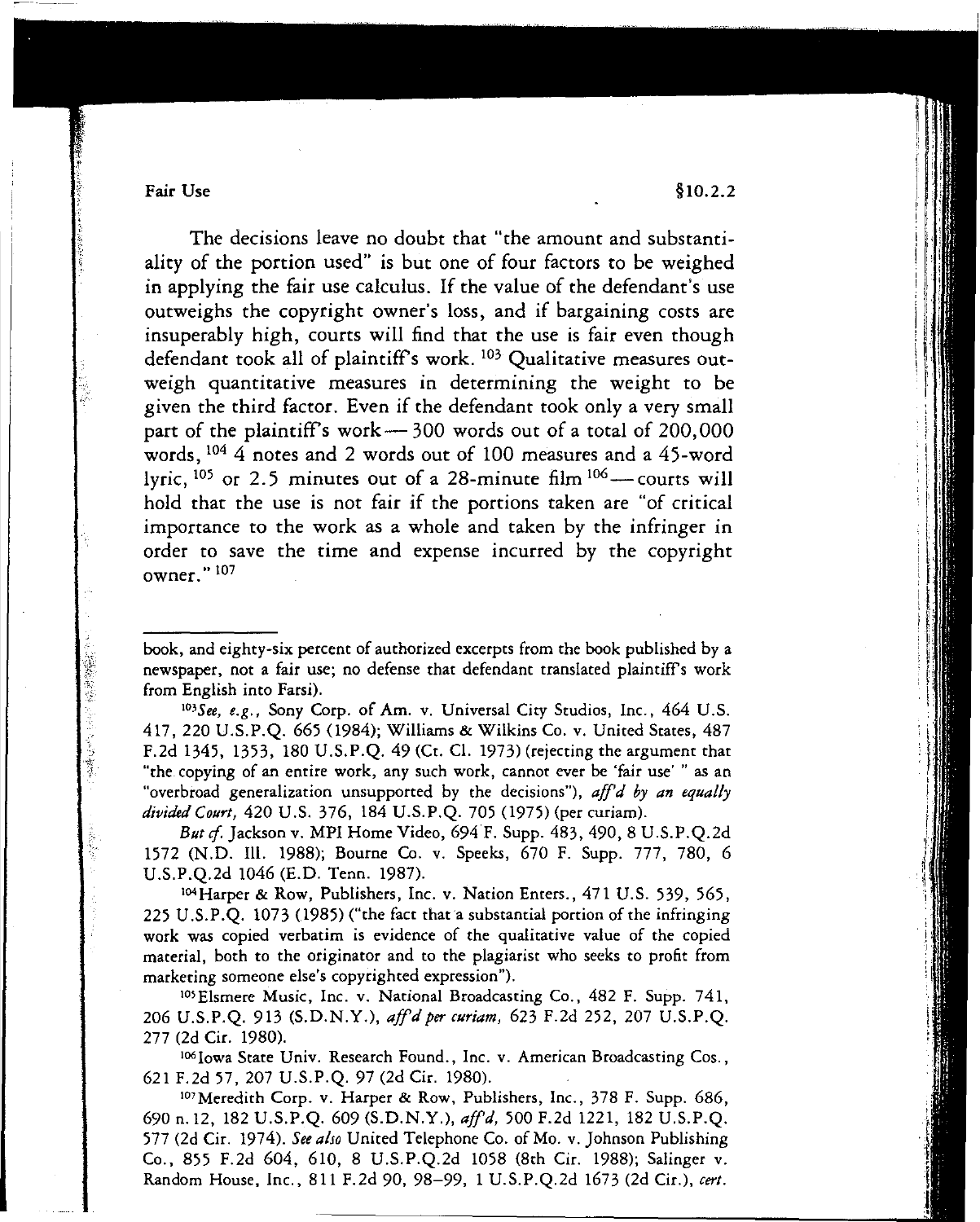### Contributory Infringement and Vicarious Liability

## §6.1 CONTRIBUTORY INFRINGEMENT AND VICARIOUS LIABILITY COMPARED

Section 106's authorization right encompasses two essentially distinct theories of liability - contributory infringement and vicarious liability.<sup>1</sup> Contributory infringement occurs when "one who, with knowledge of the infringing activity, induces, causes or materially contributes to the infringing conduct of another."<sup>2</sup> Vicarious liability arises when a defendant's "right and ability to supervise" the infringing activity "coalesce with an obvious and direct financial interest in the exploitation of copyrighted materials - even in the absence of actual knowledge that the copyright monopoly is being impaired."<sup>3</sup> It is definitional that, for a defendant to be held contributorily or vicariously liable, a direct infringement must have occurred.<sup>4</sup>

§6.1  $\,$  <sup>1</sup>A third theory, sometimes available under state law, is conspiracy to commit copyright infringement. See, e.g., Astor-Honor, Inc. v. Grosser & Dunlap, Inc., 441 F.2d 627 (2d Cir. 1971); Schuchart & Assocs. v. Solo Serve Corp., 540 F. Supp. 928 (W.D. Tex. 1981); Mount v. Viking Press, Inc., 204 U.S.P.O. 353 (2d Cir. 1979); Calloway v. Marvel Entertainment Group, 1983-1984 Copyright L. Dec. (CCH) 125,622 (S.D.N.Y. 1983); Universal City Studios, Inc. v. American Invsco Management, Inc., 1978-1981 Copyright L. Dec. (CCH) 125.271 (N.D. III. 1981).

<sup>2</sup>Gershwin Publishing Corp. v. Columbia Artists Management, Inc., 443 F.2d 1159, 1162 (2d Cir. 1971).

<sup>3</sup>Shapiro, Bernstein & Co. v. H.L. Green Co., 316 F.2d 304, 307 (2d Cir. 1963).

<sup>4</sup>See, e.g., Sony Corp. of Am. v. Universal City Studios, Inc., 464 U.S. 417, 434-442 (1984).

A vexing question arises when the direct infringement occurs outside the United States and the conduct contributing to that infringement occurs within the United States. One court has held that where the defendant and the direct infringer executed a contract in the United States authorizing the direct infringer's exhibition of copyrighted motion pictures outside the United States, the unlawful act of authorization had occurred within the United States, thus making the putative licensor liable on a contributory infringement theory. Peter Starr Prod. Co. v. Twin Continental Films, Inc., 783 F.2d 1440 (9th Cir. 1986). But see Robert Stigwood Group Ltd. v. O'Reilly, 530 F.2d 1096, 1100 (2d Cir.), cert. denied, 429 U.S. 848 (1976) (defendant's assembly and arrangement in the

 $$6.1$ 

sale of the machines. Plaintiffs did name a single home copier as a defendant. presumably to underscore the fact that a direct infringement had occurred. The Sony case is discussed at  $\S6.2.2$ , below, and in connection with fair use at  $$10.1.5, below.$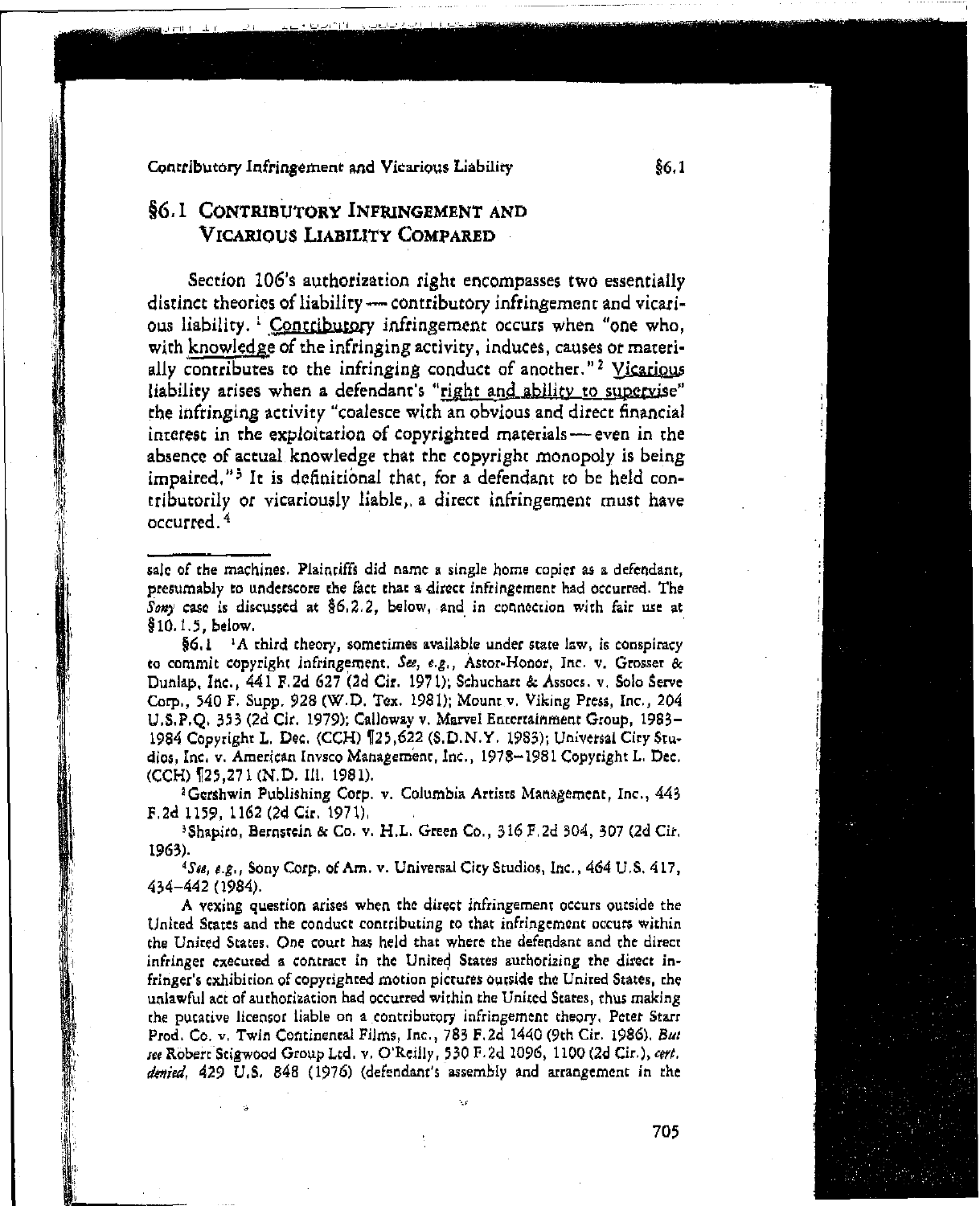Rights

and vicarious liability rest on distinct premises and impose distinct requirements. Liability for contributory infringement turns on the defendant's relationship to the direct infringement; if the defendant was implicated in the acts constituting the direct infringement. courts will hold him liable for contributory infringement.<sup>8</sup> Vicarious liability, by contrast, rests not on the defendant's relationship to the direct infringement but, rather, on her relationship to the direct infringer; a financial interest in, and an ability to control, the direct infringer's conduct form the basis for liability.<sup>9</sup> Thus a defendant will be liable for contributory infringement if he knew of, and contributed to, the direct infringement, even though he could not control, and had no financial interest in, the acts of infringement. A defendant will be vicariously liable if she could control, and had a financial interest in, the infringement, even though she did not know of it or contribute directly to it.<sup>10</sup>

### **\$6.2 CONTRIBUTORY INFRINGEMENT**

To be held liable for contributory infringement, a defendant must have acted in concert with the direct infringer and must have known of the infringing activity.  ${}^{1}$  The two requirements are related. The closer the defendant's acts are to the directly infringing activity, the stronger will be the inference that the defendant knew of the activity. Where the defendant's activities are relatively close to the directly infringing acts, the plaintiff may meet the knowledge requirement by a showing that, though the defendant lacked actual

<sup>§</sup>See F. Harper, F. James & O. Gray, The Law of Torts, §10.1 (2d ed. 1986).

<sup>9</sup>See F. Harper, F. James & O. Gray, The Law of Torts,  $\S$ §26.1-26.3 (2d ed. 1986).

<sup>10</sup>See, e.g., Southern Bell Tel. & Tel. Co. v. Associated Telephone Directory Publishers, 756 F.2d 801, 811 (11th Cit. 1985); Maliven Music v. 2001 VIP of Lexington, Inc., 230 U.S.P.Q. 543, 545 (E.D. Ky. 1986); Broadcast Music, Inc. v. Peppermint Club, Inc., 229 U.S.P.Q. 534, 538 (N.D. Ohio 1985).

 $§6.2$  <sup>1</sup>To be liable for contributory infringement, the defendant need only know of the direct infringer's activities, and need not reach the legal conclusion that these activities infringe a copyrighted work. This rule is dictated by the more general rule that innocence is no defense to an action for copytight infringement.  $S_{\alpha}$  §9.4, below,

knowledj prompte ment wal are closel knowled will not where the direct inf be requir infringin  $\mathop{\mathsf{Coh}}\nolimits$ First, the contribui involved ways, als the infrii with the sary for t involvem sometimi of the dil

Contribut

 $§6.2.1$ 

§6.

The defendan ment. Cd dant sele infringer worked v made sev melody to

<sup>2</sup>Uni  $U.S.P.Q.$ 

\$6.1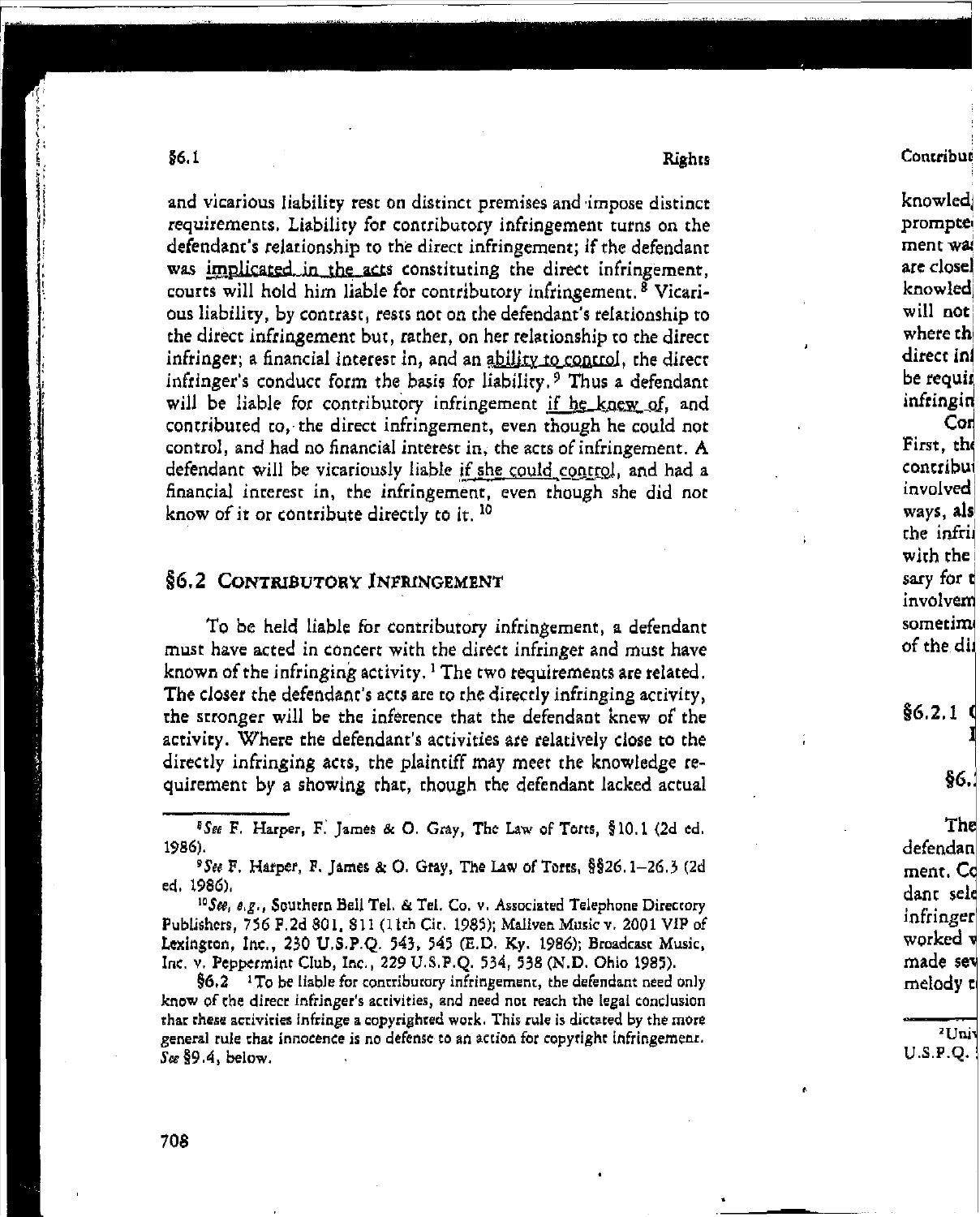#### Contributory Infringement and Vicarious Liability

**【《中国大学》中,《中国大学》中,《中国大学》中,《中国大学》中,《中国大学》中,《中国大学》中,《中国大学》中,《中国大学》中,《中国大学》中,《中国大学》中,《中国大学》中,《中国大学》中,《中国大学》中,《中国大学》中,《中国大学》中,《中国大学》中,《中国大学》中,《中国大学》中,《中国大学》中,《中国大学》中,《中国大学》中,《中国大学》中,《中国大学》中,《中国大学》中,《中国大学》中,《中国大学》中,《中国大学》中,《** 

likely to occur in the context of corporate infringements. When a corporation commits a direct infringement - for example by publishing a book that contains infringing pictures - the corporation's officers and other employees will be liable as contributory infringers if they knowingly took part in the direct infringement, such as through the selection of the pictures to be published.<sup>6</sup> Alternatively, and particularly in the case of close corporations, officers and stockholders may be held vicariously liable for a direct infringement because of their ability to control, and their financial interest in the production of, the infringing work.<sup>7</sup>

Despite their occasional overlaps, contributory infringement

<sup>7</sup>See, e.g., Sailor Music v. Mai Kai of Concord, Inc., 640 F. Supp. 629, 633 (D.N.H. 1986) (corporate officer vicariously liable because he had right and ability to supervise infringing performances, and profited from them); Blendingwell Music, Inc. v. Moor-Law, Inc., 612 F. Supp. 474 (D. Del. 1985); Boz Seaggs Music v. KND Corp., 491 F. Supp. 908 (D. Conp. 1980); L&L White Metal Casting Corp. v. Cornell Metal Specialtics Corp., 353 F. Supp. 1170 (E.D.N.Y. 1972), aff'd, 177 U.S.P.Q. 673 (2d Cir. 1973). Cf. Famous Music Corp. v. Bay State Harness Horse Racing & Breeding Assn., 423 F. Supp. 341, 344 (D. Mass. 1976), aff'd, 554 F.2d 1213 (1st Cir. 1977) (although summary judgment entered against corporate defendant, facts that individual defendant was president and treasurer of corporate defendant and managed and controlled premises where infringement occurred, insufficient to support summary judgment against individual defendant).

See also Broadcast Music, Inc. v. Behulak, 651 F. Supp. 57 (M.D. Fla. 1986) (officer, director and fifty-percent shareholder of corporation not vicariously liable because she did not participate in the operation, management or supervision of lounge where infringing performances occurred).

 $§6.1$ 

<sup>&</sup>lt;sup>6</sup>See, e.g., Adventures in Good Eating, Inc. v. Best Places to Eat, Inc., 131 F.2d 809, 813–814 (7th Cir. 1942); Sailor Music v. Mai Kai of Concord, Inc., 640 F. Supp. 629, 633 (D.N.H. 1986) (corporate officer with dominant influence in corporation contributorily liable for infringing performances because his policies led to infringement); Lauratex Textile Corp. v. Allton Knitting Mills, Inc., 517 F. Supp. 900, 904 (S.D.N.Y. 1981); Samet & Wells, Inc. v. Shalom Toy Co., 429 F. Supp. 895 (E.D.N.Y. 1977), aff'd, 578 F.2d 1369 (2d Cir. 1978); Southwestern Bell Tel. Co. v. Nationwide Indep. Directory Serv., Inc., 371 F. Supp. 900 (W.D. Ark. 1974); Warner Bros.-Seven Arts, Inc. v. Kalantzakis, 326 F. Supp. 80 (S.D. Tex. 1971); Chappell & Co. v. Frankel, 285 F. Supp. 798 (S.D.N.Y. 1968); Morset v. Bengor Prods. Co., 283 F. Supp. 926 (S.D.N.Y. 1968); Shapiro, Bernstein & Co. v. Gabor, 266 F. Supp. 613 (S.D.N.Y. 1966); H.M. Kolbe Co. v. Shaff, 240 F. Supp. 588 (S.D.N.Y.),  $affd$ , 352 F.2d 285 (2d Cir. 1965), Cf. Sygma Photo News, Inc. v. High Society Magazine, 778 F.2d 89, 92 (2d Cir. 1985).